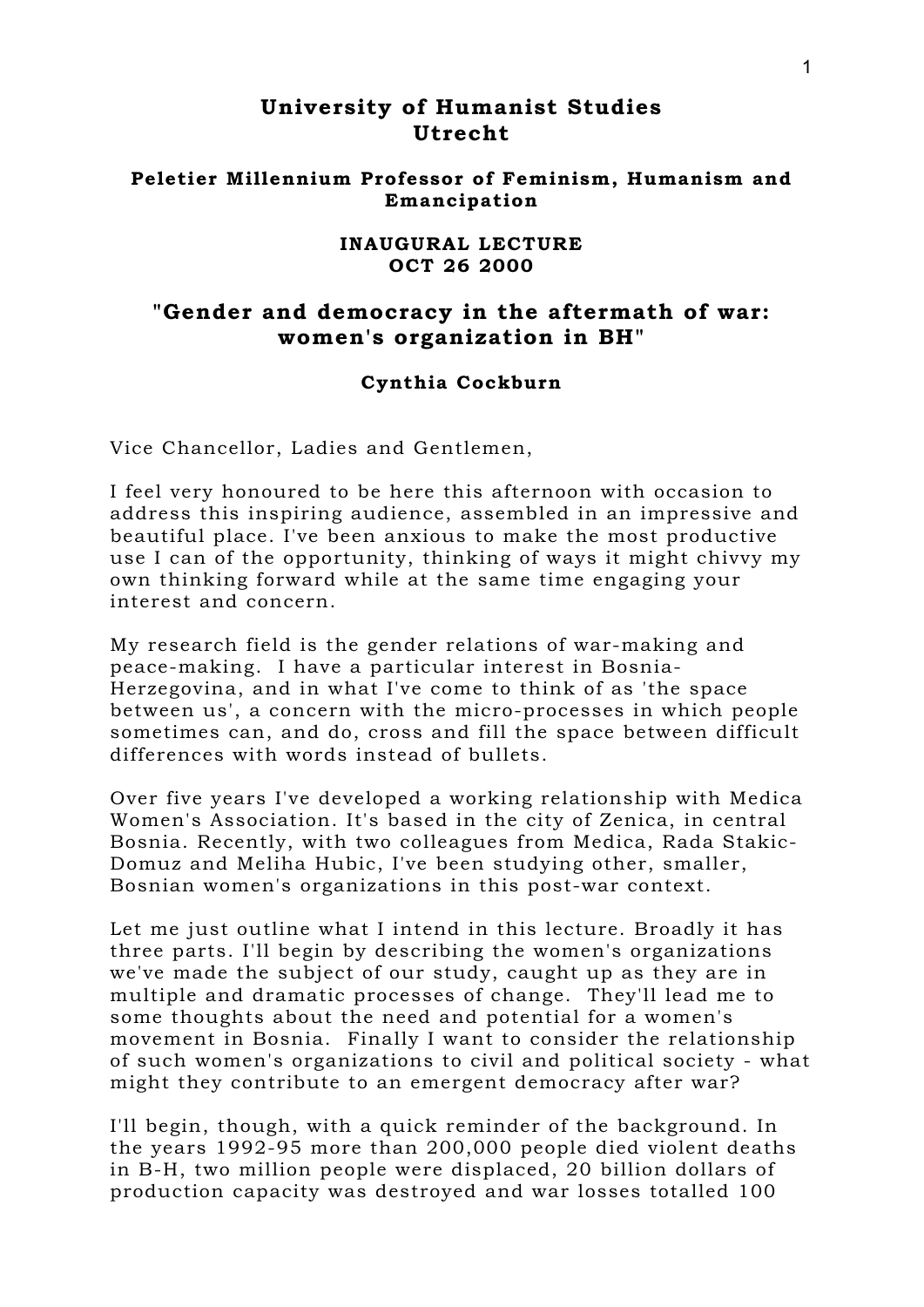billion dollars. That spasm of militarized violence was brought to a close by the mechanism of the "General Framework Agreement for Peace", negotiated at Dayton, Ohio, and signed in Paris on December 14 1995.

But it's hardly real security as yet. On the web sites I visit every day you read of frequent murders of prominent political, mafia or paramilitary figures. On average, ten people a month are killed by landmines. There are reports of attacks on people who try to return to their homes. There's also violence in the sense of imposed maps, borders and boundaries, official and unofficial, that combine with physical intimidation to inhibit movement, connectedness and relationship. And of course the armoured convoys of SFOR, the international peacekeeping military, still dominate the roads.

...

You commonly hear the term 'the Transition' used to describe what's happening to the countries of East and Central Europe and the USSR following the collapse of the Communist regimes after 1989. But there are some who argue against what that word implies, and I agree with them. It suggests too similar a past. Yugoslavia wasn't like the other countries governed by Communist parties. 'The Transition' also suggests a predetermined arrival point - but who knows whether the Western powers' vision for the region will actually come to be? So instead, when considering the continuities and discontinuities in the prewar, war-time and post-war moments of Bosnia's experience, I'd rather use terms like change, transit, pathway, trajectory and choice. They leave open more possibilities.

In any case, this is not one transition but several. First, there's the shift from war to something else. It is unclear as yet whether this 'something' is peace, or whether it should be called it 'no longer war' or 'not quite war' or 'not yet war again'. Second, there's political change, from a single-party to a multi-party system of rule. Third, there's the dramatic conversion of the state-led economy of the former Yugoslavia, which was a combination of social ownership and market, to the neo-liberal free market that's a condition of foreign aid today. Fourth, Bosnians are undergoing a transformation of the 'civil' aspect of society, the area of free association independent of the state. In this space new kinds of non-profit, non-governmental organizations are springing up.

What concerns us, as researchers, more than anything, though, is a fifth dimension of potential change: change in the *gender regime* - to use Bob Connell's useful term. Often in the aftermath of war there's outspoken concern to rebuild a more ethnically just society. But you don't hear, in Bosnia or other postwar societies,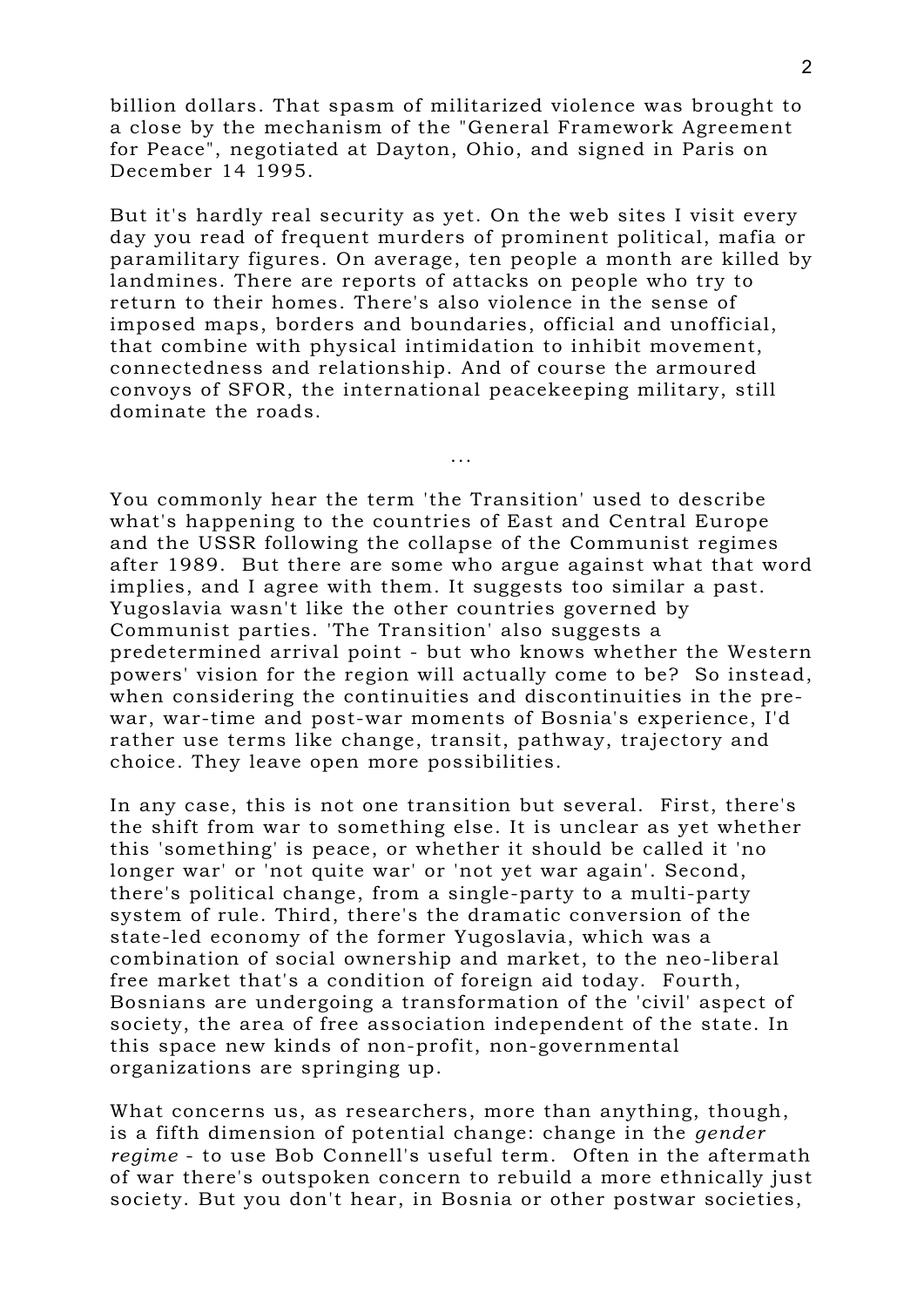policymakers recognizing this moment of flux as a chance to shape a more just gender regime. In BH current evidence points to a transit from something not very good to something much worse.

The patriarchal power and ideology that Yugoslav socialism, despite equality policies, had failed to shift in the fifties, sixties and seventies has to be seen as contributing directly to the rise of nationalism and militarism, and to the legitimation of violence in the eighties and nineties. Now, postwar, the incoming capitalism brings its own brand of unequal class and gender power relations. At its dark edges is a pathological masculine culture, a mafia for whom important sources of profit are prostitution and international trafficking in women. The gender regime that gets established in Bosnia now will establish the odds for and against progressive change in all the other dimensions of life.

Something depends on women's own agency. Women are noticeably active today in Bosnia's expanded sphere of voluntary organization. Analysis of a 1999 directory of associations suggests about half of them are led by a woman - that's a much higher female presence than in other locations in the public sphere. Of this half, around a third are leading associations in which the activists and beneficiaries are entirely women. A good many of these are monocultural, some even religious, and concerned primarily with humanitarian work. Often their focus is 'the family'. But a number of organizations met our research criteria in being first local; secondly clearly anti-nationalist; and third addressed to women's, rather than to family, needs.

We chose seven such organizations for closer study, partly guided by their location in towns or cities that were interesting for their ethnic structure, war history and current tensions. Banja Luka is one - the centre of Bosnian Serb political life. All the city's eighteen mosques and two Catholic monasteries were destroyed in the war, and today it's almost monocultural, with Bosniaks (Muslims) and Croats, much reduced and vulnerable minorities, keeping a low profile.

The other two towns we've been working in are the celebrated southern city of Mostar and the West Bosnian town of Gornji Vakuf - that its Croat inhabitants now want to call 'Uskoplje'. These are alike in being towns cut into two halves, either side of a border slashed through them by the fighting between Croat and Bosniak forces - in the "war within a war" as it was called. Most Serbs fled or were driven from these localities when Serb nationalist forces were attacking earlier in the war.

And here I need to alert you to a difficulty. The use of national names in Bosnia-Herzegovina is deeply problematic. The names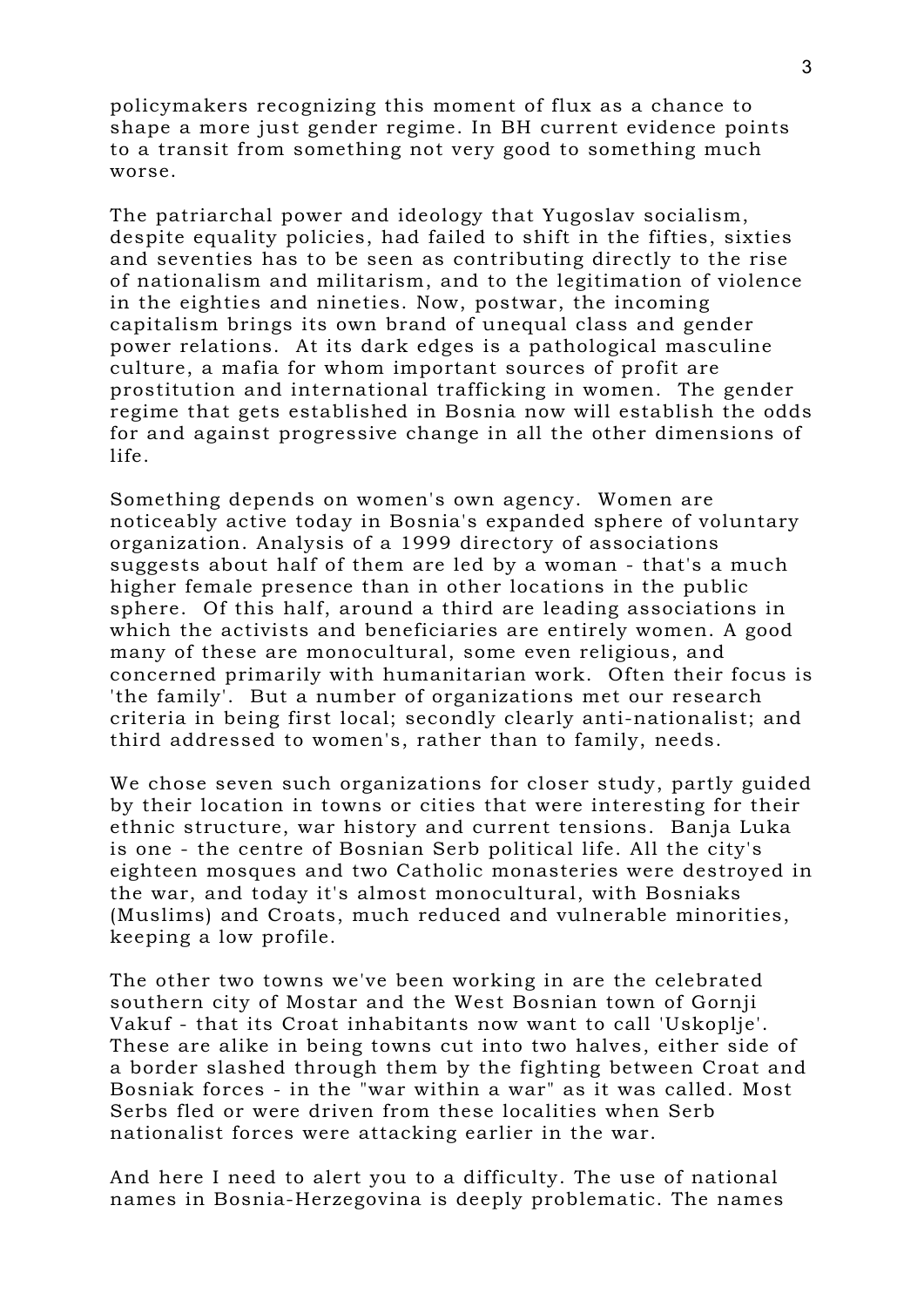'Serb' and 'Bosnian Serb', 'Croat', 'Bosnian Croat' and 'Bosniak' (the term now used for 'Bosnian Muslim'), are in many ways artifacts of the fighting. As Dubravka Zarkov says, in her always thought-provoking way, 'violence is productive'. It was to produce new meanings for ethnic identities, to sharpen the differences and distance between them that the wars were launched. For many people, as a result, they have become a primary feature of their sense of self. For others, the whole concept of national identity has become anathema. How, then, can we use these names unproblematically now? When I use them, I'd ask you to hear a hesitation, imagine them in quotation marks. They're so deeply inscribed by violence that their meanings should never be taken as given, as real, or fixed.

We went out as researchers to spend time with the seven women's organizations. We used a qualitative approach, involving observation and interview. Our research questions, at an empirical level, were: who are the women, what are they doing and with what success? But at a more conceptual level we were interested in exploring what kind of relational world they aspire to shape in the aftermath of war. What political future do they prefigure?

The seven organizations differ in size and scope. Each has its ups and downs. Up means: projects funded, offices, salaries to pay two or three staff. Down means: running on empty, paid workers reduced to volunteering, many dropping out. In their choice of activity are five important themes, differently emphasized in the individual projects.

First and foremost is getting women back to *economic independence.* At the war's end, unemployment was 90%. How were women going to survive and maintain their dependents? So women came together to set up skills training, credit schemes and income-generating projects like knitting and sewing workshops.

Second, several of the organizations take action *against violence against women*. The publicity given to rape in the war, and the activity of women's projects for survivors, had sensitized women to male sexual violence. They saw a need for SOS help lines and shelters.

Third, some organizations offer *legal advice* and campaign for women's human rights. Fourth, there are projects to get women more *involved in politics* - educational seminars about the representative system and the various political parties; encouraging women to register and use their vote in elections; calling politicians to account.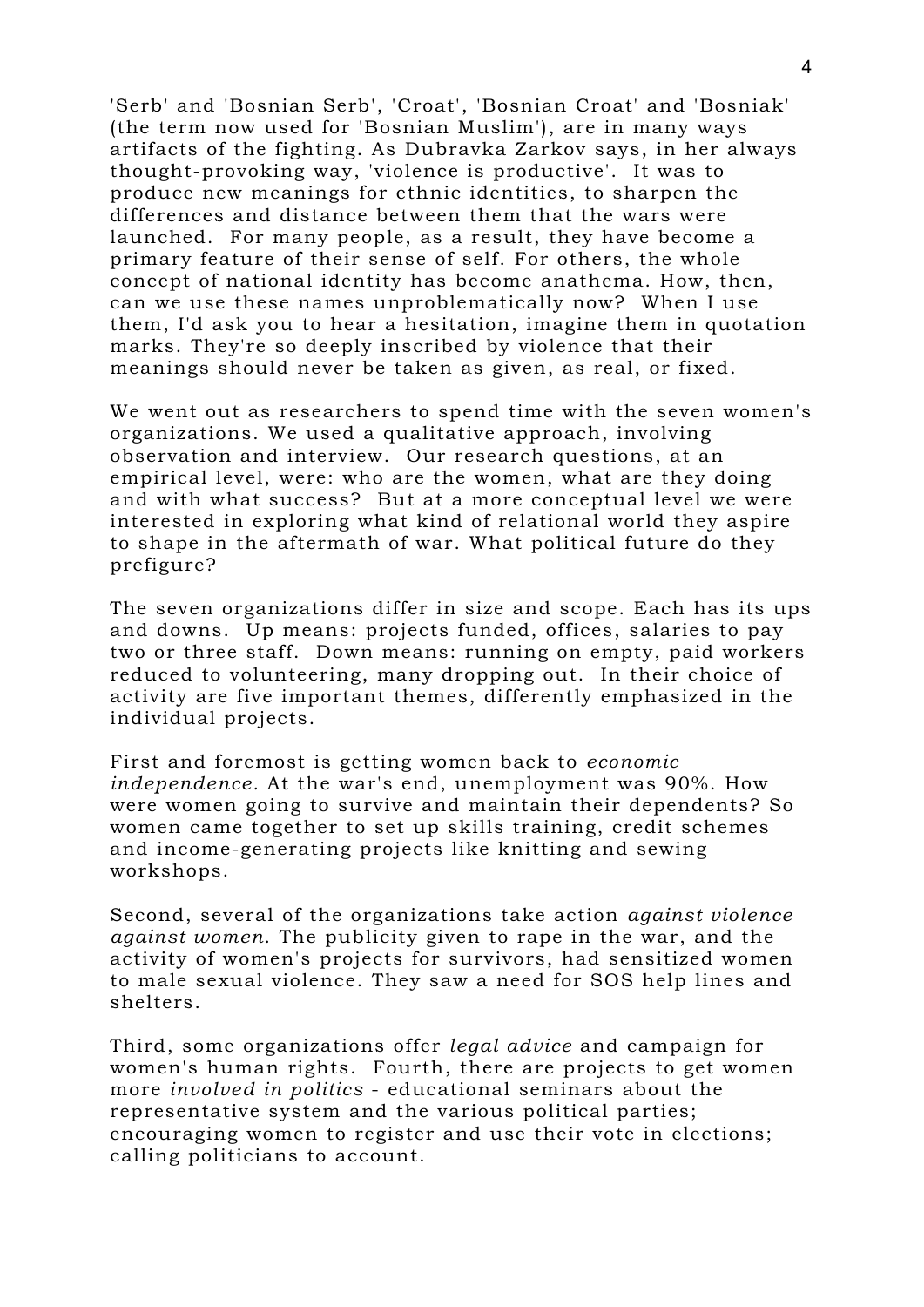Finally, and most important, there's *reconciliation work*. They bring women of different national names together. They support minority 'returnees', giving them moral support as they face up to the communities that expelled them, and material aid to see them through the first hard weeks - a cow, perhaps, and tools, candles, a few kilos of flour.

But it's not just ethnic rifts in the social fabric these women are stitching together. They aim to repair the bad feeling between local people and refugees (of their own ethnic group) who've flooded into the town, between people who stayed and people who fled, between people who fought and those who deserted, those displaced into other people's homes and those struggling to get them back.

The women's motivations in being active and organized seem to be, first, to *quell their own fear* (they experienced being afraid as terrible and are simply refusing to go on feeling that way). Secondly, to *escape confinement*. During the war it was a shock to be pinned in a basement under shellfire and, afterwards, not to have a job to go out to every day. Hate-filled towns are riddled with borders you can observe or defy - in either case at a cost. One is the threshold of your own front door. A third motivation is *regaining agency* after the victimhood of war. It's mainly men who have become the new entrepreneurs. 'Doing NGO' on the other hand is something women seem to be good at. It offers a chance to move forward, to effect something.

So far this account may sound ultra positive. But there's a down side to the picture of these women's organizations. Management structures are often incoherent or illogical. There's too little attention to democracy in decision-making. There are problems of leadership. Most of the organizations centre on a single, rather well educated, 'leader'. Some leaders are criticized for egoism, but in turn they criticize their followers for passivity. Skills, roles and opportunities aren't always well shared. Information and process aren't always transparent. Instead of co-operation there's often rivalry provoked by the competition for funding.

I've found that when you're researching this sector in Bosnia you have to defend yourself against attacks from cynics. People say, 'Surely you don't set any store by these little NGOs. They represent nobody. Those women are just in it for a grant and a salary'. These challenges made us think extra carefully about our research findings. But we came away feeling that, whatever their shortcomings, if organizations like this didn't exist we'd want to invent them.

We'd argue that they have a significance beyond their present reality. We can get at what this might be by addressing two other challenging questions sometimes asked of them by critics that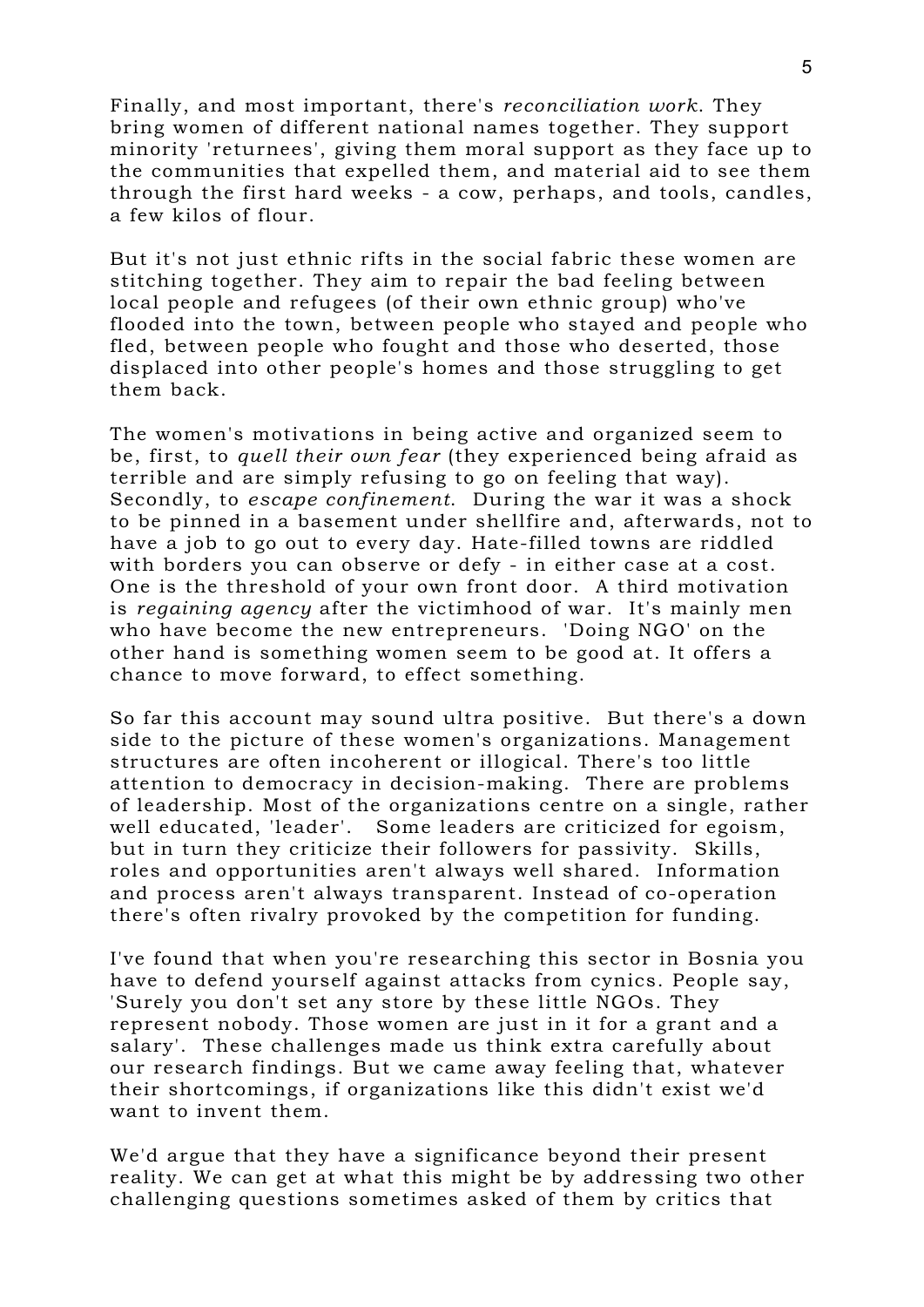stand outside their world - critics in Sarajevo we talked with, and those in other countries whose work we read. First, do they add up to a *women's movement*? And second, what can they contribute to the overwhelmingly urgent task of *configuring democracy* in Bosnia-Herzegovina?

...

Wondering about their potential as part of a women's movement, we asked the women: why do you organize as women? At one level it was a matter of *compassion and solidarity,* a supportive engagement with the sex-specific experiences of women in the war. In some ways, men and women had shared the experience of war. Both sexes left, or lost, or were driven from their homes - a shocking and entirely unanticipated occurrence. Women and men alike had sometimes found themselves on epic journeys on foot through forests and mountains - risking death in places they might once have visited on weekend picnics in the family car. How, in the routine of their modern, domestic lives, could they have imagined such a thing happening to them? Could we?

But in other ways the sexes had lived rather different wars. Men of fighting age had carried arms and engaged in combat, willingly or unwillingly. For many the fighting had involved brutalization and trauma. Or they had escaped the country, by expedience or by principle. A few women did serve in the military, but mostly women had the experience, in a way men didn't, of helping the young and the old to live through this uprooting, and of maintaining their own and others' nutrition and health in very challenging circumstances. Typically unarmed, they'd found themselves ascribed surprising new identities, at odds with their sense of self - that of 'victim', 'refugee' or 'war survivor'. Some had turned to prostitution to survive. If they did survive, that is. Because a lot did not. And many lived at such cost in trauma and loss that they would have preferred not to.

A second reason the women had for organizing as women was a refusal of *the inequality and marginalization of women* in the economy, in politics and more generally in public life. On the whole the women were conscious of a double reality concerning gender relations in the former Yugoslavia. On the one hand, the state in Yugoslavia had guaranteed women a certain degree of formal equality (in employment for instance) and a certain recognition of their special needs (such as maternity benefits and nurseries). On the other hand, this supposed equality had always been more formal than real. Family relations had been particularly resistant to change, continuing to be patriarchal, especially in rural society. Mirjana Morokvasic had written in 1986,

Women, in Yugoslavia can be economically independent, socially active, recognized and respected at work and yet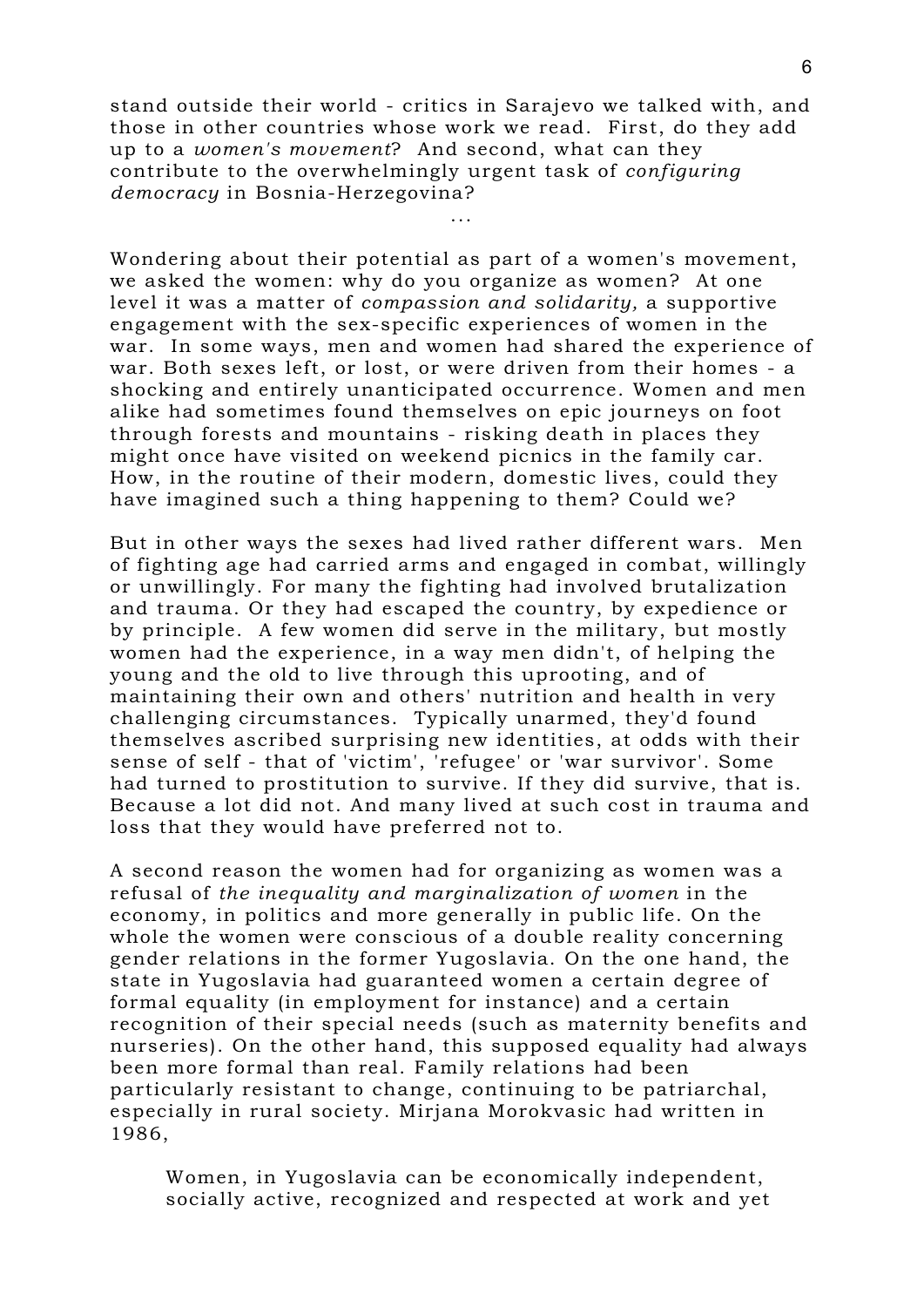remain mere servants at home, where the man retains authority... In the private sphere, legislation was unable to resist the old values and replace them with something new.

Today, since the cataclysm of 1991-95, those old inequalities were remembered as new ones piled on top.

A third reason for being 'women-only' was that it made possible certain *ways of working*. If an organization is known to be a women's organization, ordinary women are more likely to feel comfortable stepping in the door. And it was a way of avoiding the asendancy of men. Several women told us how, as well-qualified and even professional employees in large enterprises in the former Yugoslavia, they'd always remained in the shadow of men. One said, 'Men were the directors, the bosses. It was difficult to realize any idea of our own, however good it might be.'

Most important, women had seen women as the best hope for integrative working in these divided and embittered towns. Women said 'It was the men who carried guns in the war, they were the ones directly involved in the fighting. Between men here, there's this wall.' The possibility of rethinking enmity and recovering friendships seemed to arrive for women before men.

We asked the women we interviewed whether they felt themselves to be part of a *'women's movement'*. In the eighties there'd been a small but radical women's movement in Belgrade, Zagreb and Lubljana but it had somehow passed Sarajevo by. During and immediately after the war in Bosnia a handful of women's organizations, opposing the ethno-national principle, sprang up to undertake social and psychological care of war-traumatized women. Medica Women's Association was important among them. Women's organizations in Serbia and Croatia that were opposed to what was being done in Bosnia by extremists in their national name, quickly showed solidarity with the Bosnian women. As soon as the dust of war settled, organized women from all parts of the region quickly re-connected with each other at workshops and conferences. Supportive women also came from women's movements in the USA and countries of Western Europe.

But do our handful of organizations and a few others like them add up to a specifically Bosnian women's movement? In my written paper I discuss definitions of social movement and the extent to which these women's organizations might be seen as fitting the criteria. We concluded from that reading that, while the potential is there, certain factors point the other way.

First, the shift from service provision to *campaigning* is slow at this local level. Second, our organizations don't really reflect any general upswelling of *consciousness* among Bosnian women about disadvantage and oppression. While the need continues to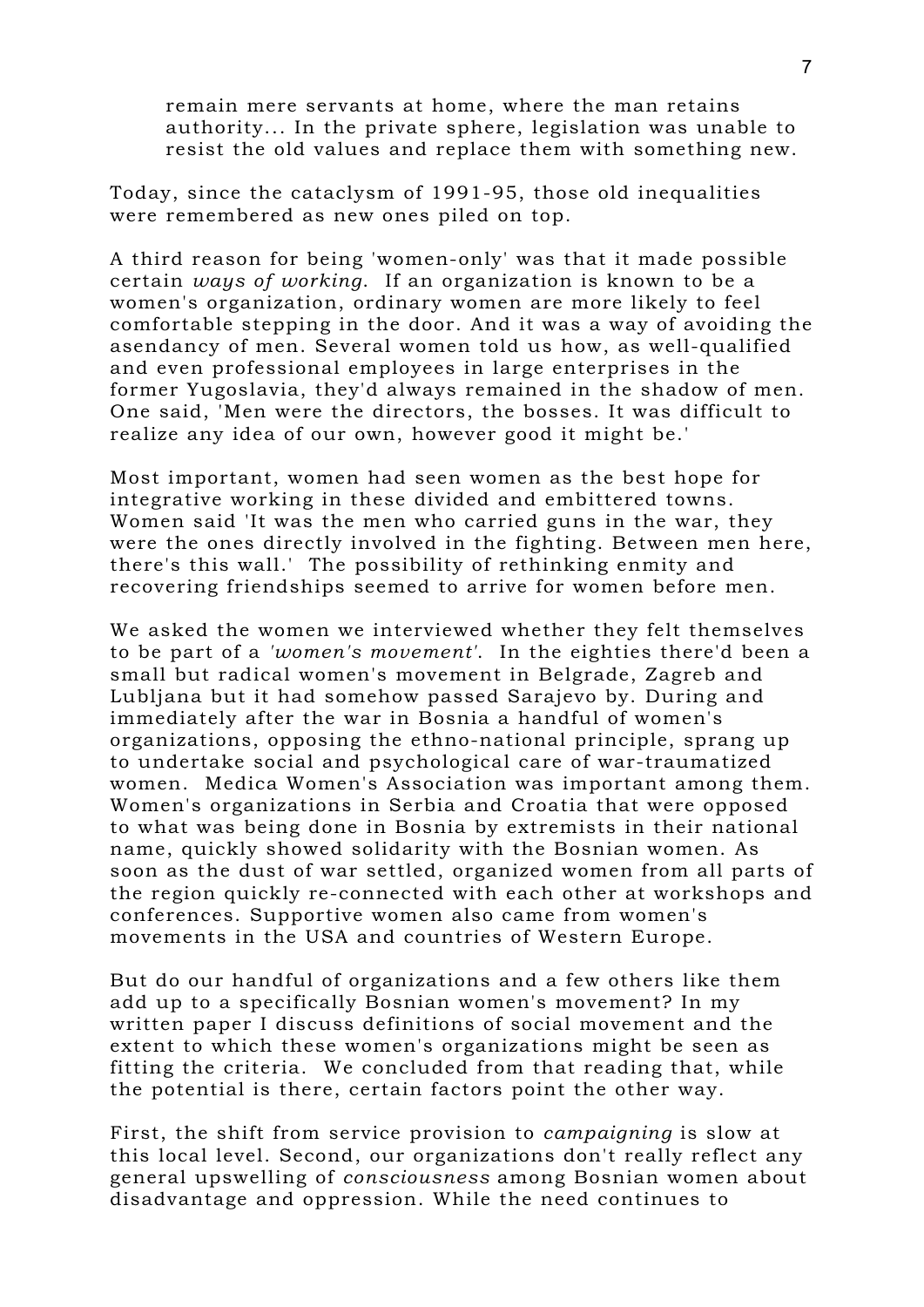identify and honour husbands and sons killed in the war, women are unready to critique the family. As yet there's not much in the way of a subversive women's culture - you don't find women's activist groups in the professions, women comedians, novelists, singers or artists dramatizing the inequities of gender relations. Just a little in the University perhaps. One woman told us

To say 'I'm a feminist' is very dangerous here. Only to say it. To *be* it is more dangerous. You have very many male, conservative and retrograde tendencies. Nationalism, sexism and xenophobia intersect. They support each other. I think it's a kind of totalitarian way of thinking. It's very hard to be a feminist in these cultural circumstances.

Peggy Watson writes that the transition to liberal capitalism in all the formerly state socialist countries (quote) 'offers men the opportunity of putting a greatly increased social distance between themselves and women. It is the rise of masculinism - she says that's the primary characteristic of gender relations in Eastern Europe today'. With the new ascendency of neo-liberal economics, the primacy of competition and the loss of socialism's welfare safety-nets, has come 'the enactment of masculinity on a grand scale'. If this gender regime becomes permanent it will be a disaster - and not only for women.

...

One of the most cogent critics of NGO culture in B-H is David Chandler. In his book *Bosnia: Faking Democracy After Dayton* he argues that the international community has shifted the goal posts with regard to democracy. At the start, he says, it set requirements for constitutional rule, the creation of representative assemblies and electoral processes, to be supervised into existence by the Organization for Security and Cooperation in Europe. These have been implemented. But because the internationals were disappointed by the nationalist colour of the parties returned in the elections of '96 and '98, they've continued to deem democracy in deficit, and they've substituted as their fundamental criterion a flourishing 'civil society', particularly the growth of an associational sphere of interest groups. 'Democracy' says Chandler, 'has become a moral as opposed to a political category, and democratization now concerns societal values and attitudes rather than political processes'. International money is being pumped into local NGOs, that Chandler and other critics deem unrepresentative, undemocratic, inefficient, and middle class, dangerously fragmenting the political opposition and undermining the political process.

These dangers aren't illusory. But we would argue rather differently. While civil society certainly can't thrive without effective state institutions and a strong political society, the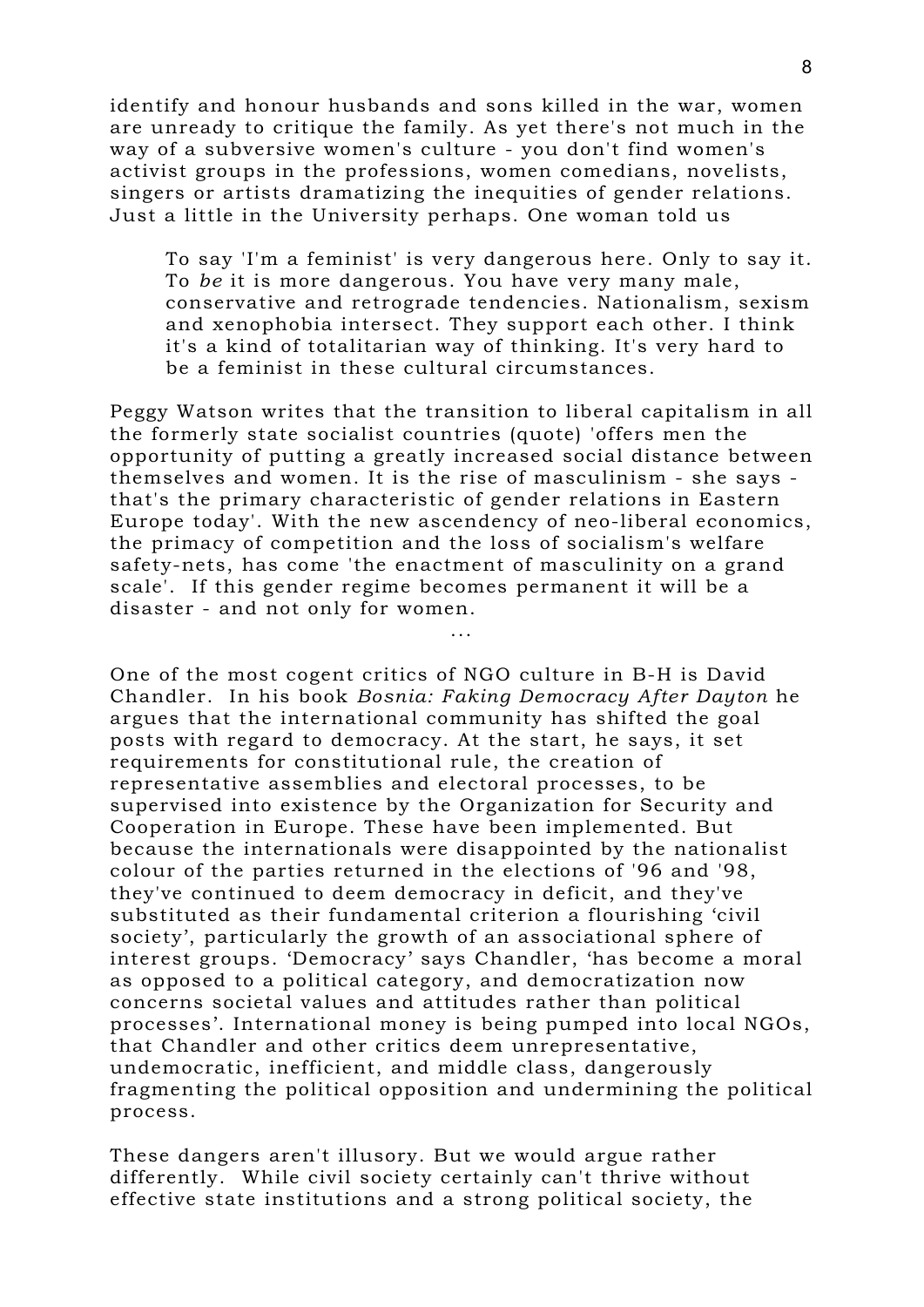reverse is also true. B-H isn't yet a democracy. We've applied criteria developed by Juan Linz and Alfred Stepan in their study of societies in transition to what they call 'consolidated democracy'. They propose that statehood and free elections must be accompanied by other conditions. A relatively autonomous political society involving respected political parties; a rule of law to ensure legal guarantees for citizens' freedoms and their independent associational life; a state bureaucracy that's usable by the new democratic government; a free market whose inequalities are mitigated by state intervention.

None of these things does B-H yet have. Consider the state. The Dayton peacemakers adopted the ethnic logic of the war, dividing the new country into two ethnically-labeled entities, a Muslim-Croat Federation and a Serb Republic, linked by a weak central government and no guarantee of equal treatment for minorities in either part.

In the political sphere, the anti-nationalist parties with democratic potential are fragmented and weak. More hangs on personalities than on structures. There are frequent corruption scandals. Lack of transparency, for instance in the process of drafting legislation, inhibits confidence.

And as to the economy - it's characterized by a black market, a large grey economy in which employment isn't officially recorded, and a hiatus where state ownership used to be and private investment is still awaited.

But Linz and Stepan propose a fifth necessary condition for consolidated democracy: a thriving civil society, the area of free association in the space between the family, the state, the market and political society. This, it could be argued, is becoming a reality in B-H.

Of course, we shouldn't be starry eyed about free association. The social movements of civil society aren't necessarily all progressive. Hegel reminds us that the very openness of civil society means it's always wreckable: antidemocratic reactionary forces (like nationalism) roam hungrily around this terrain.

Civil society has to be seen as a field of struggle, just as the political sphere is. But we can be selective, and support antinationalist and anti-sexist movements. They should be fostered not at the expense of, but *in tandem with*, effective state structures and responsible political society. On this basis we believe women's local, cross-ethnic, self-organizing groups especially if they come to be an expression of a wider women's movement - *tendentially* contribute to the configuration of democratic society in a future B-H. And we'd argue that they do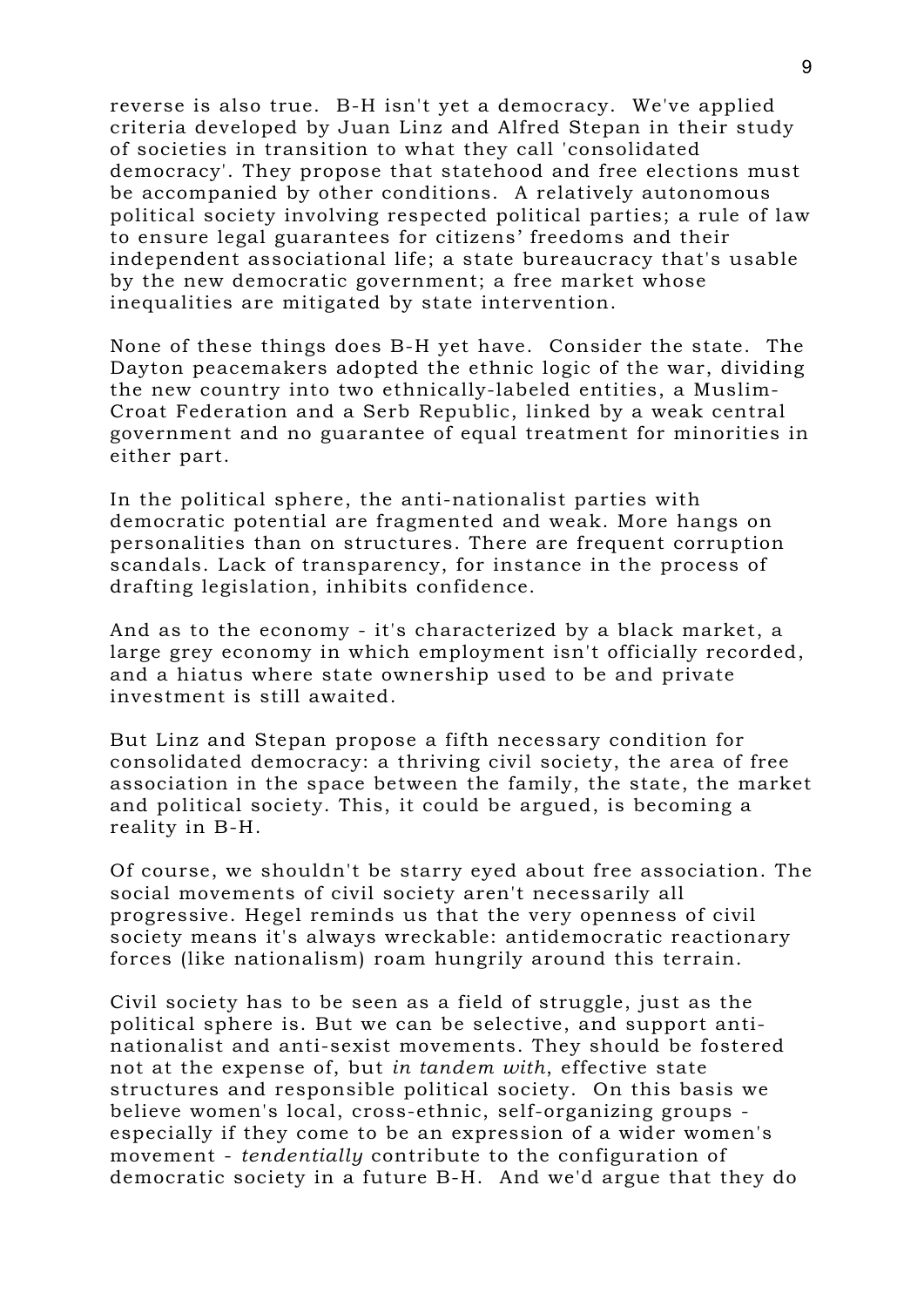it in three ways - by promoting inclusive democracy, local democracy and gender democracy.

First, inclusive democracy... Those in Bosnia and outside who launched the wars of differentiation and separation between Bosnian Serb, Bosnian Croat and Bosnian Muslim largely succeeded in their aims. Those who stood for co-existence and inclusivity lost. Some Bosnians, depending on their war experiences, feel safer for the new separation. But pre-war Yugoslav research showed the republic of Bosnia-Herzegovina had a higher 'tolerance index' than other republics - so a lot of Bosnians when they woke up to the new demography, felt bereft by the loss of the old companionship.

These women's organizations, in their small way, are modelling and promoting the ethnic inclusion and integration that's lacking in the national and local political system. They aren't altogether alone in this. At the bottom of Bosnian society, at the level of the individual, there is a growth of private interaction across the lines imposed by the war. Year on year, more people are visiting a friend's flat on the wrong side of town, or taking a bus over the inter-entity line. At the top, the international institutions and a few Bosnian politicians are trying to prevent segregation setting in for good. But these women's organizations are working at a distinctive level. What's lacking in their towns, and what *they* can contribute, is public activity at the mid-level of collectivities and institutions.

Let's take an example. In the divided town of Gornji Vakuf/Uskoplje, the school system has split in two since the war - where there was Yugoslav secondary school there's now a Croat one and a Bosniak one. The town's two antagonistic local authorities are doing their best to differentiate the school curriculum on national lines, to force into existence two languages where there was one. Individually, privately, some teachers from the two schools deplore this, and some keep contact with each other. But as a body, the schools, their heads and their professionals, can't. Some of the women in our projects happen to be teachers. Perhaps eventually they'll be able to effect some reconnection at this collective, public, level.

Second, local democracy... As manifestations of local activism women's organizations of this kind, along with other inclusive local NGOs, could help draw into existence worthy protagonists in the shape of responsive local authorities, where now there's effectively a void. Take the town of Mostar. Today its local municipal council is split into two separate authorities, nationalist dominated, locked in combat, minimally concerned with the quality of social welfare, services, the environment, development. They neither help nor hinder but simply ignore our local NGOs. There's no tradition from the former Yugoslavia on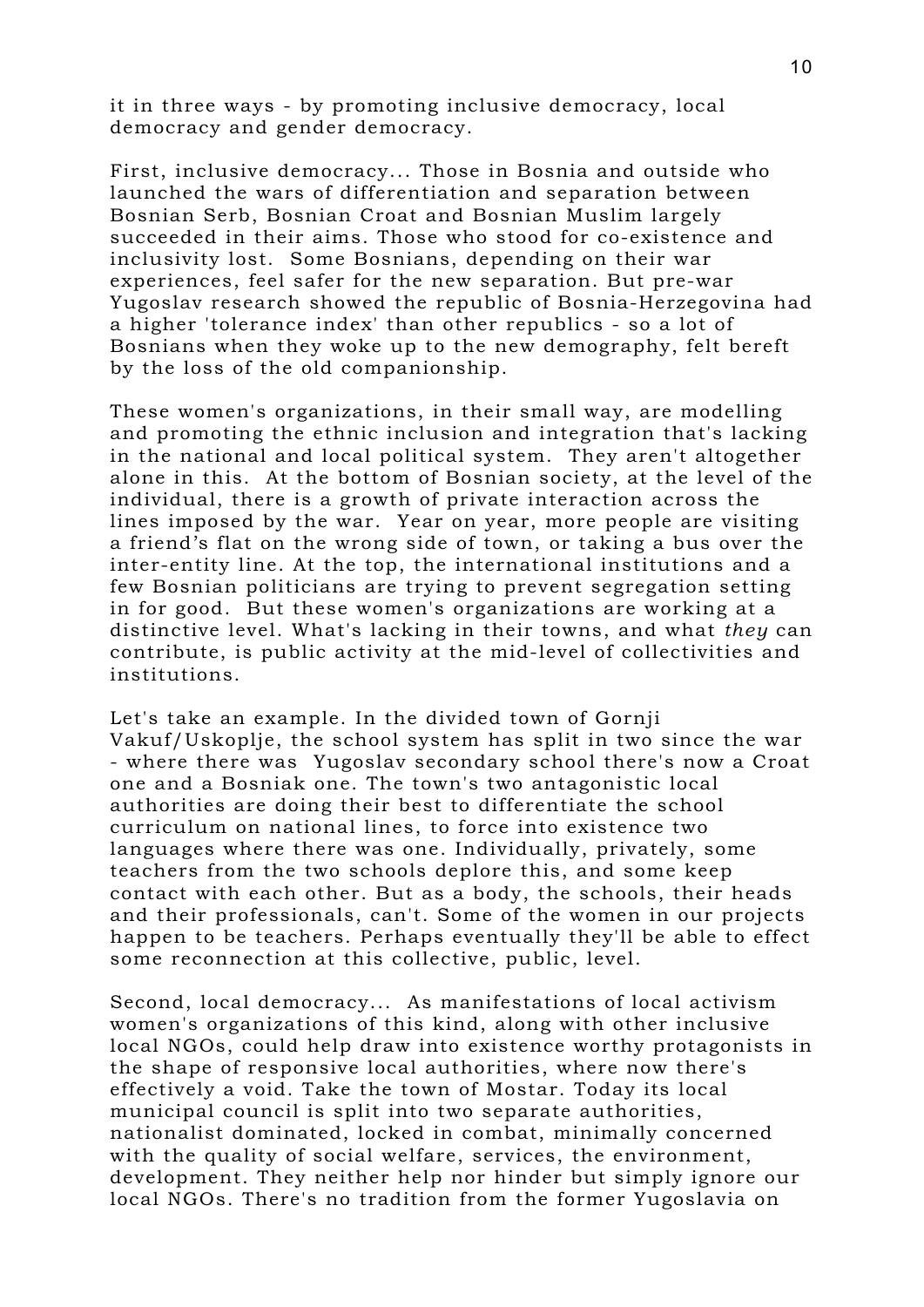which to fall back, of an active locality engaged agonistically with a responsive and inclusive local council. But by hammering away at the doors of the municipalities and the local party branches it's just, remotely, possible that local groups like these could kick-start the evolution of a genuine locality-based democracy.

These women after all have a clear vision for their town or city. They tell us they want it to be: a place where old friendships can be affirmed and renewed despite intervening experiences; where people are judged by what they do and say, not by the name they carry; where collective guilt isn't ascribed to the individual; where political divergences are dealt with non-violently and democratically; where religion is a question of private belief not of politics; where economic competition is lively but humanized; and where there are no extremes of wealth and poverty. They believe in an integration of the three ethnicities honed in war but they also want their town or city to be inclusive of refugees and returners.

Interestingly, the women don't much use the word 'community' in this context. A lot of Yugoslav's were sceptical of Tito's sloganized community of 'brotherhood and unity' which, on the one hand, suppressed national and gender differences and on the other made it socially costly to refuse a homogenous Communist identity. The war was precisely designed to blow all that apart. Tito's singular community has been superseded by multiple communities of ethno-national belonging. The clerics invoke the community of mosque and church; the nationalists the ethnic community - 'our' half of the town, 'Gornji Vakuf' or 'Uskoplje'.

Community is always a dangerous concept for women. Liz Frazer, in *The Problems of Communitarian Politics*, shows how, when 'community' is invoked, social conflicts (especially gender oppression) that are a systematic feature of formations like the family, neighbourhood and congregation, escape identification and analysis. What the women in our organizations seem to be doing is rejecting the enclosures, exclusions and stasis of *community*, reaching over and beyond it towards a more fully *social*, permeable and connected world.

Third, then, gender democracy... Anne Phillips writes, 'With the odd exception, the entire debate on democracy has proceeded for centuries as if women were not there...' As a result, a 'relentless privileging, not just of real living men, but of the very category of the male itself, has formed and deformed political theory and practice'. Politics - this is the message of her book *Engendering Democracy -* has to be reconceptualized with both sexes written in.

It's ironical that the political system of Yugoslavia, during the regime of the League of Communists, was not altogether gender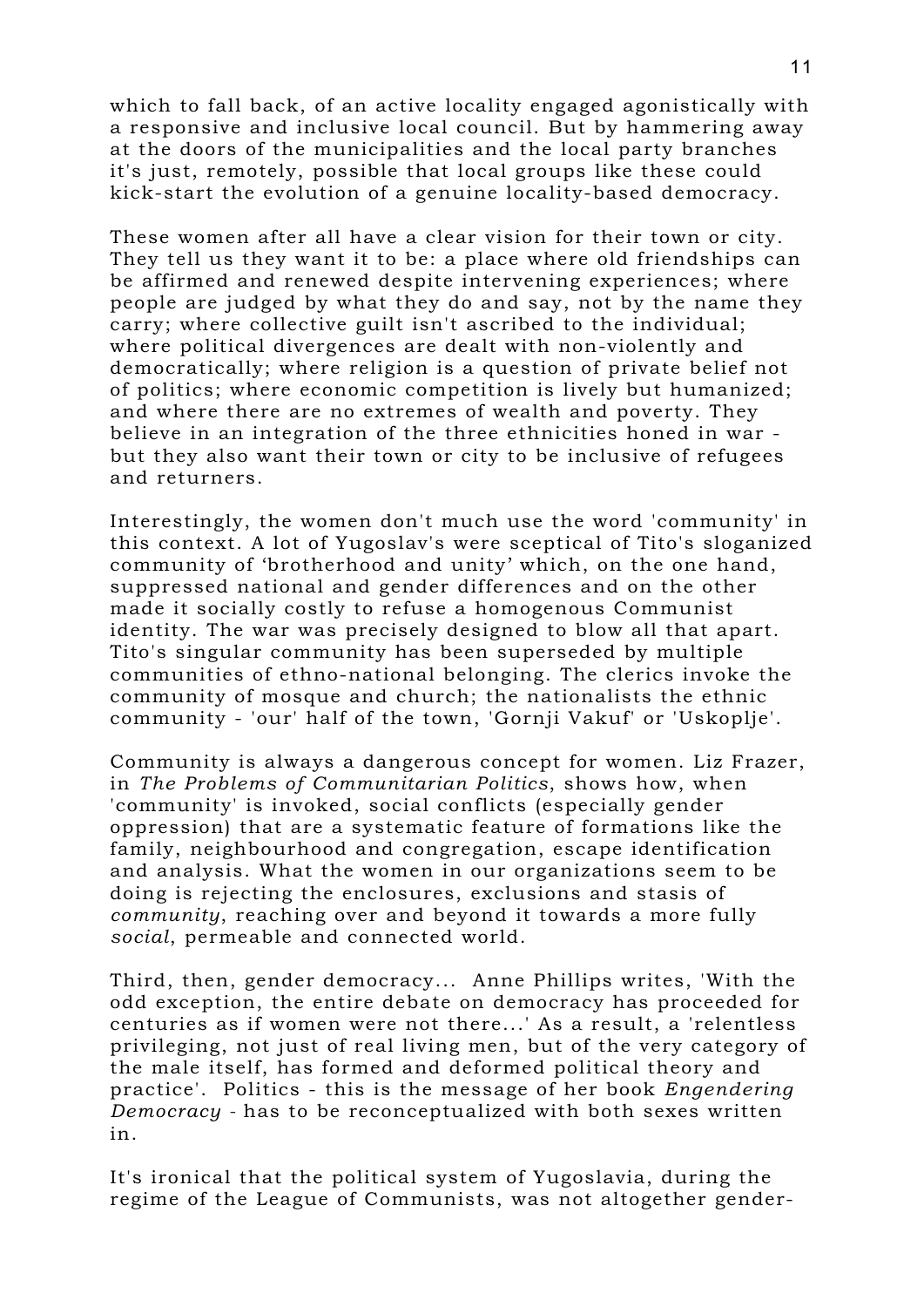blind. It had acknowledged women's under-representation and ensured women's presence through electoral quotas. Even so and even then, women had only half the places they might have been expected to fill by virtue of their proportion in the population.

But worse was to come. The women's electoral quota was abandoned in the first multi-party elections, held in 1990, and in the first post-war elections. Women's representation plummeted to less than 3% at national level. Then, a campaign by the Bosnian League of Women Voters and intervention by the OSCE succeeded in modifying the voting system and thereby partially recovering women's former share of seats. But still women remain marginal to organized politics in Bosnia and there's been, as Martha Walsh puts it, 'a massive retrenchment of women from public life'.

Activity by women's organizations informing women about politics, encouraging them to vote and stand for election, showing them ways to intervene and giving them the skills to do so, can make a significant contribution to shifting an emergent Bosnian democracy towards gender democracy. But in a way more importantly, women like these, stepping into public space, expecting more of a contribution from men in the home, taking initiatives that conflict with the norm – this reshaping of entrenched patriarchal gender relations is also work for democracy.

Why? Full democracy means a democratic *society* as well as a democratic state - as David Held and many others have reminded us. So gender democracy means not only a fair share of parliamentary seats and executive posts but also democracy in marriage, in the family, in the street and in every workplace from the soup kitchen to the 'dot.com' enterprise.

...

Three problems are liable to prevent women's organizations from playing this part in the democratizing of Bosnia. First, if they are to survive and gain an impact, new skills and practices have to be developed within them. The problem is, the kinds of skills and practices that are most needed are precisely the ones most former Yugoslavs just don't want to hear any more about: the skills of responsible and participatory management and decision-making.

When, in the 1960s and 1970s, the New Left and New Wave Feminism in Western countries were re-igniting enthusiasm for participatory democracy, looking to renegotiate and reshape the relations of power, for a lot of us Yugoslavia was a model of state socialism that differed excitingly from the Soviet version. But decentralized worker self-management, a worthy experiment, was often in practice bureaucratic and inauthentic. Some former Yugoslavs became disillusioned with its time-consuming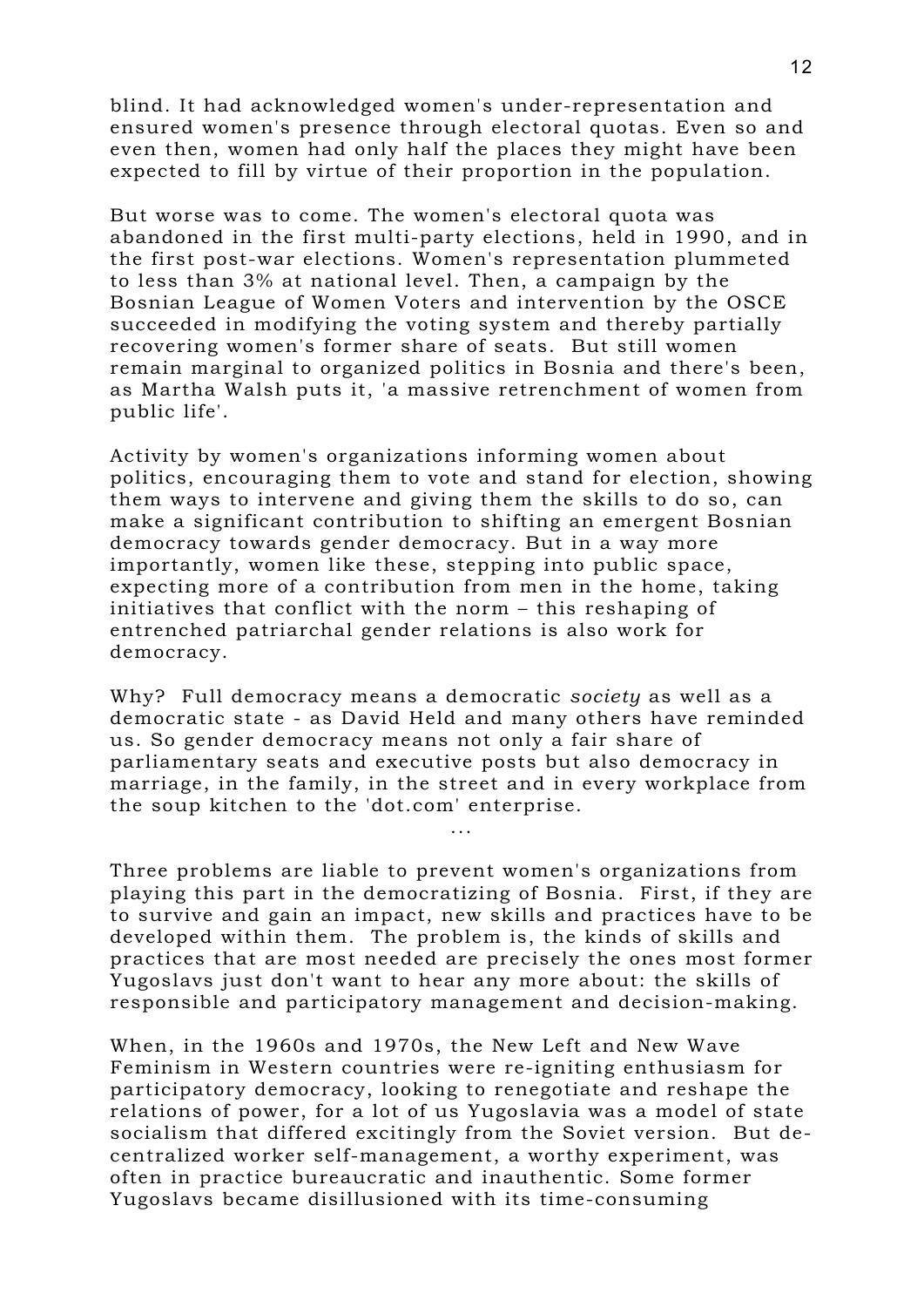processes. Now, when Westerners evoke 'participation' and 'democracy', Bosnians are liable to meet them with weary cynicism.

The notion of women's 'emancipation' had a similar setback, contaminated by association with bureaucracy. Now it's not easy for the women of the women's organizations to reappropriate women's emancipation and reformulate it in the notion of women's *movement* - and it may be even harder to reawaken enthusiasm for organizational democracy.

Second, opportunities for realistic engagement with political power are lacking to the women's organizations. John Keane suggests an important condition for civil society is 'the cultivation of public spheres of controversy in which the violent exercise of power over others can be monitored and resisted nonviolently'. The public spheres available to Bosnian women in which to controversialize power – things like: contested urban governance, a practice of political lobbying, campaigning and advocacy, a responsive media, accessible courts – are as yet seriously under-developed. The result is that women are muttering to themselves, rather than shaking the pillars.

Third, and most important, the women's organizations badly lack security of funding. NGOs scratch a living as 'hunter gatherers' in a primitive world. They're crucially dependent on international bodies - inter-governmental, governmental and non-governmental - for survival. Funding is very much on donors' terms. It's on a stop-start basis, always short term, seldom covers overheads. Now, anyway, a lot of donors are pulling out of Bosnia and moving to the sites of more recent wars and catastrophes. They're urging local NGOs to become self-supporting. But people are already desperate in their search for an income for their families. To generate surplus for a project is quite unrealistic. We're not the only ones arguing for an improved legal framework and a thought-through, responsible, long-term international funding policy for progressive NGOs.

Why does their survival matter? As I looked for an answer to this question it became startlingly clear to me just how pertinent it is to the Ribbius Peletier chair, with its title *feminism, humanism and emancipation*, and to the preoccupations of a University for Humanist Studies. To address the question in this supportive academic framework, as I have this year, has affirmed for me that it isn't merely a parochial concern I have about a handful of Bosnian women struggling to pick up the pieces after a nasty local war.

Because the answer is: it matters that these women's organizations survive because they are potentially a social space (and a rare one) in which a genuinely transformative, progressive,